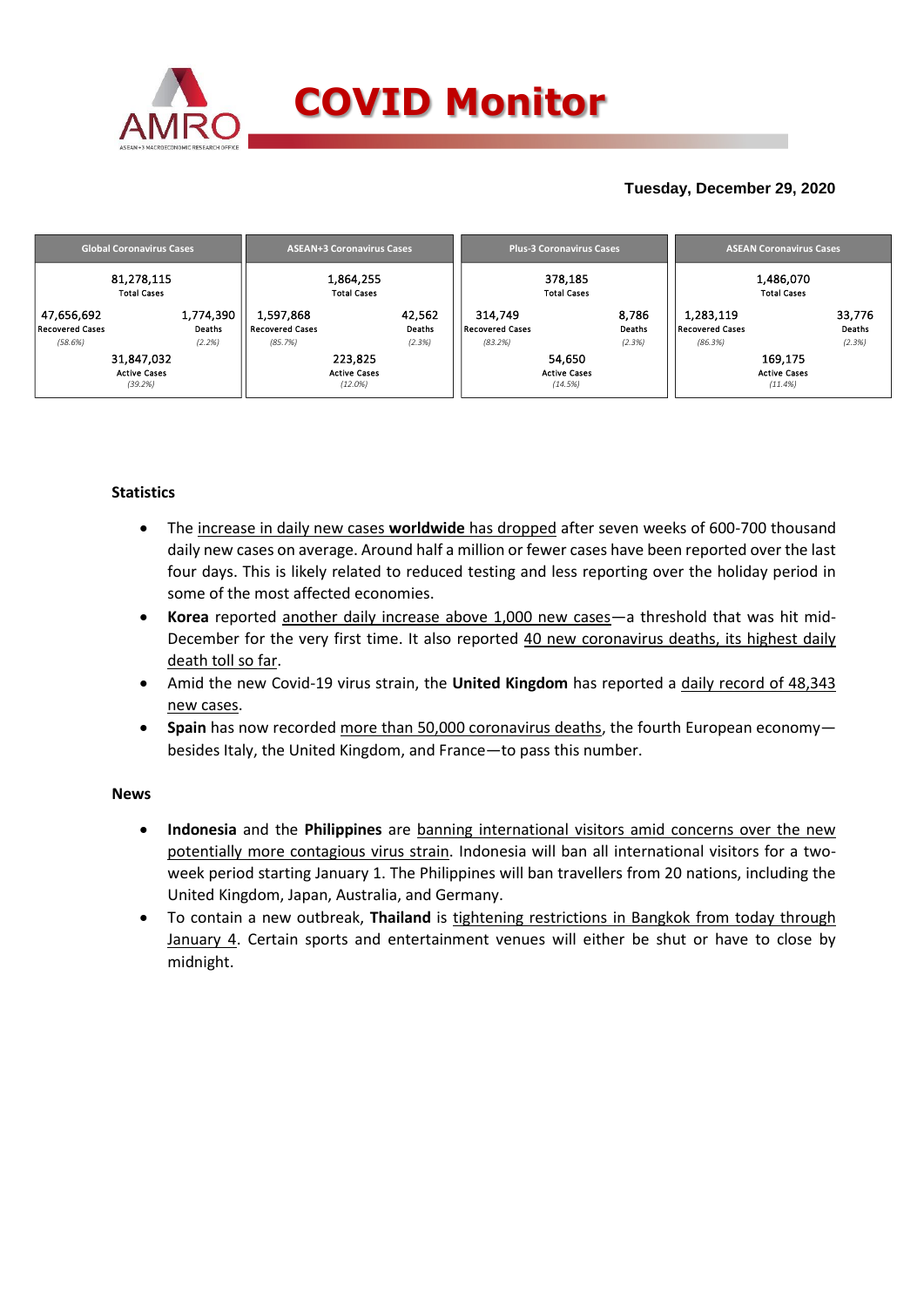

## **COVID Monitor**

Data as of 28/12/2020

#### Overview of Confirmed COVID-19 Cases

| Economy              | <b>Total</b>         | Cases per 1M     | <b>New</b>      | <b>New Cases per</b> | <b>New Cases</b>            | <b>∆New Cases</b> | ∆% New     | <b>Total</b>     | <b>New</b>    | <b>Fatality</b> | <b>Total</b>             | Recovery        | <b>Active</b>         | <b>Resolved cases</b> |
|----------------------|----------------------|------------------|-----------------|----------------------|-----------------------------|-------------------|------------|------------------|---------------|-----------------|--------------------------|-----------------|-----------------------|-----------------------|
| Global               | Cases<br>81,278,115  | Population       | Cases           | 1M Pop.              | $(7$ -day avg) <sup>1</sup> |                   | Cases      | <b>Deaths</b>    | <b>Deaths</b> | <b>Rate (%)</b> | <b>Recovered</b>         | <b>Rate (%)</b> | Cases                 | $(96)^2$              |
|                      |                      |                  | 494,441         |                      |                             | 62,365<br>$-398$  | 0.6        | 1,774,390        | 9,527         | 2.2             | 47,656,692               | 58.6            | 31,847,032<br>223,825 | 60.8                  |
| ASEAN+3<br>Plus-3    | 1,864,255<br>378,185 |                  | 12,681<br>3,507 |                      |                             | $-337$            | 0.7<br>0.9 | 42,562<br>8,786  | 346<br>96     | 2.3<br>2.3      | 1,597,868<br>314,749     | 85.7<br>83.2    | 54,650                | 60.8<br>88.0          |
|                      |                      |                  |                 |                      |                             |                   | 0.6        |                  | 250           | 2.3             |                          |                 |                       | 87.4                  |
| ASEAN                | 1,486,070            |                  | 9,174           |                      |                             | $-61$             |            | 33,776           |               |                 | 1,283,119                | 86.3            | 169,175               |                       |
| China                | 87,003               | 62               | 27              | 0.0                  |                             | 6                 | 0.0        | 4,634            | $\mathbf 0$   | 5.3             | 82,014                   | 94.3            | 355                   | 99.6                  |
| Hong Kong, China     | 8,671                | 1,136            | 61              | 8.0                  |                             | -9                | 0.7        | 141              | 4             | 1.6             | 7,526                    | 86.8            | 1,004                 | 88.4                  |
| Japan                | 223,786              | 1,779            | 2,374           | 18.9                 |                             | $-571$            | 1.1        | 3,152            | 52            | 1.4             | 184,506                  | 82.4            | 36,128                | 83.9                  |
| Korea                | 58,725               | 1,128            | 1,045           | 20.1                 |                             | 237               | 1.8        | 859              | 40            | 1.5             | 40,703                   | 69.3            | 17,163                | 70.8                  |
|                      |                      |                  |                 |                      |                             |                   |            |                  |               |                 |                          |                 |                       |                       |
| Indonesia            | 719,219              | 2,665            | 5,854           | 21.7                 |                             | $-674$            | 0.8        | 21,452           | 215           | 3.0             | 589,978                  | 82.0            | 107,789               | 85.0                  |
| Malaysia             | 106,690              | 3,212            | 1,594           | 48.0                 |                             | 398               | 1.5        | 455              | 3             | 0.4             | 85,592                   | 80.2            | 20,643                | 80.7                  |
| Philippines          | 470,650              | 4,277            | 764             | 6.9                  |                             | $-117$            | 0.2        | 9,124            | 15            | 1.9             | 438,780                  | 93.2            | 22,746                | 95.2                  |
| Singapore            | 58,529               | 10,265           | 5               | 0.9                  |                             | $\mathbf 0$       | 0.0        | 29               | $\mathbf 0$   | 0.0             | 58,386                   | 99.8            | 114                   | 99.8                  |
| Thailand             | 6,440                | 95               | 299             | 4.4                  |                             | 281               | 4.9        | 60               | $\mathbf 0$   | 0.9             | 4,180                    | 64.9            | 2,200                 | 65.8                  |
| Brunei Darussalam    | 152                  | 337              | $\mathbf 0$     | 0.0                  |                             | $\mathbf 0$       | 0.0        | 3                | $\mathbf 0$   | 2.0             | 149                      | 98.0            | $\mathbf 0$           | 100.0                 |
| Cambodia             | 364                  | 22               | $\mathsf 0$     | 0.0                  |                             | $\mathsf 0$       | 0.0        | $\mathbf 0$      | $\mathbf 0$   | 0.0             | 360                      | 98.9            | 4                     | 98.9                  |
| Lao PDR              | 41                   | $6\phantom{1}6$  | $\mathbf 0$     | 0.0                  |                             | $\mathsf 0$       | 0.0        | $\Omega$         | $\mathbf 0$   | 0.0             | 40                       | 97.6            | $\mathbf{1}$          | 97.6                  |
| Myanmar              | 122,534              | 2,296            | 648             | 12.1                 |                             | 42                | 0.5        | 2618             | 17            | 2.1             | 104351                   | 85.2            | 15,565                | 87.3                  |
| Vietnam              | 1,451                | 15               | 10              | 0.1                  |                             | 9                 | 0.7        | 35               | $\mathbf 0$   | 2.4             | 1,303                    | 89.8            | 113                   | 92.2                  |
|                      |                      |                  |                 |                      |                             |                   |            |                  |               |                 |                          |                 |                       |                       |
| Belgium              | 639,734              | 55,547           | 857             | 74.4                 |                             | 10                | 0.1        | 19,234           | 34            | 3.0             |                          |                 |                       |                       |
| France               | 2,559,575            | 39,382           | 2,954           | 45.5                 | λ.                          | $-5,279$          | 0.1        | 62,745           | 363           | 2.5             |                          | ł,              |                       |                       |
| Germany              | 1,672,643            | 20,158           | 14,004          | 168.8                |                             | 1,605             | 0.8        | 31,145           | 848           | 1.9             | 1,294,932                | 77.4            | 346,566               | 79.3                  |
| Italy                | 2,056,277            | 34,139           | 8,581           | 142.5                |                             | $-356$            | 0.4        | 72,370           | 445           | 3.5             | 1,408,686                | 68.5            | 575,221               | 72.0                  |
| Netherlands          | 781,467              | 45,221           | 18,482          | 1,069.5              |                             | 9,402             | 2.4        | 11,135           | 137           | 1.4             | ÷,                       | $\sim$          |                       | $\sim$                |
| Spain                | 1,879,413            | 40,102           | 24,462          | 522.0                |                             | 24,462            | 1.3        | 50,122           | 298           | 2.7             | 150,376                  | 8.0             | 53,521                | 97.2                  |
| Switzerland          | 438,284              | 50,686           | 10,087          | 1,166.5              |                             | 10,087            | 2.4        | 7,362            | 152           | 1.7             | 317,600                  | 72.5            | 113,322               | 74.1                  |
| United Kingdom       | 2,336,688            | 34,744           | 48,343          | 718.8                |                             | 16,003            | 2.1        | 71,217           | 465           | 3.0             | $\overline{\phantom{a}}$ | $\sim$          | ٠                     | $\sim$                |
| Brazil               | 7,504,833            | 35,505           |                 | 97.2                 |                             | 2,069             | 0.3        | 191,570          | 431           | 2.6             |                          | 89.4            | 600,506               | 92.0                  |
|                      | 560,618              |                  | 20,548          |                      |                             | 395               |            |                  |               |                 | 6,712,757                |                 |                       |                       |
| Canada               | 1,590,513            | 14,826<br>34,917 | 10,036<br>7,216 | 265.4<br>158.4       |                             | 2,186             | 1.8<br>0.5 | 15,169<br>42,868 | 240<br>218    | 2.7<br>2.7      | 473,200<br>1,414,680     | 84.4<br>88.9    | 72,249<br>132,965     | 87.1<br>91.6          |
| Argentina            |                      |                  |                 |                      |                             | $-221$            |            |                  |               |                 |                          |                 |                       |                       |
| Mexico               | 1,389,430            | 10,932           | 5,996           | 47.2                 |                             | 2,111             | 0.4        | 122,855          | 429           | 8.8             | 1,048,539                | 75.5            | 218,036               | 84.3                  |
| Peru                 | 1,007,657            | 30,699           | 2,111           | 64.3                 |                             |                   | 0.2        | 37,474           | 106           | 3.7             | 947,427                  | 94.0            | 22,756                | 97.7                  |
| <b>United States</b> | 19,218,503           | 58,053           | 83,526          | 252.3                |                             | $-66,568$         | 0.4        | 333,234          | 116           | 1.7             |                          | ÷               |                       | $\sim$                |
| Australia            | 28,349               | 1.091            | 12              | 0.5                  |                             | $-17$             | 0.0        | 909              | $\mathbf 0$   | 3.2             | 25,748                   | 90.8            | 1,692                 | 94.0                  |
| India                | 10,224,303           | 7,465            | 16,432          | 12.0                 |                             | $-3,589$          | 0.2        | 148,153          | 252           | 1.4             | 9,807,569                | 95.9            | 268,581               | 97.4                  |
| Iran                 | 1,206,373            | 14,336           | 5,908           | 70.2                 |                             | 406               | 0.5        | 54,814           | 121           | 4.5             | 960,751                  | 79.6            | 190,808               | 84.2                  |
| Russia               | 3,047,335            | 20,784           | 27,363          | 186.6                |                             | -486              | 0.9        | 54,559           | 479           | 1.8             | 2,446,412                | 80.3            | 546,364               | 82.1                  |
| Saudi Arabia         | 362,339              | 10,423           | 119             | 3.4                  |                             | $-35$             | 0.0        | 6,196            | 11            | 1.7             | 353,353                  | 97.5            | 2,790                 | 99.2                  |
| South Africa         | 1,011,871            | 16,944           | 7,458           | 124.9                |                             | $-2,044$          | 0.7        | 27,071           | 336           | 2.7             | 849,974                  | 84.0            | 134,826               | 86.7                  |
|                      |                      |                  |                 |                      |                             |                   |            |                  |               |                 |                          |                 |                       |                       |

Source: Haver Analytics, sourced from Johns Hopkins University; AMRO staff calculations.<br>Notes: New cases since previous day. Δ% refers to percentage change since previous day. Fatality rate measured as deaths per confirm